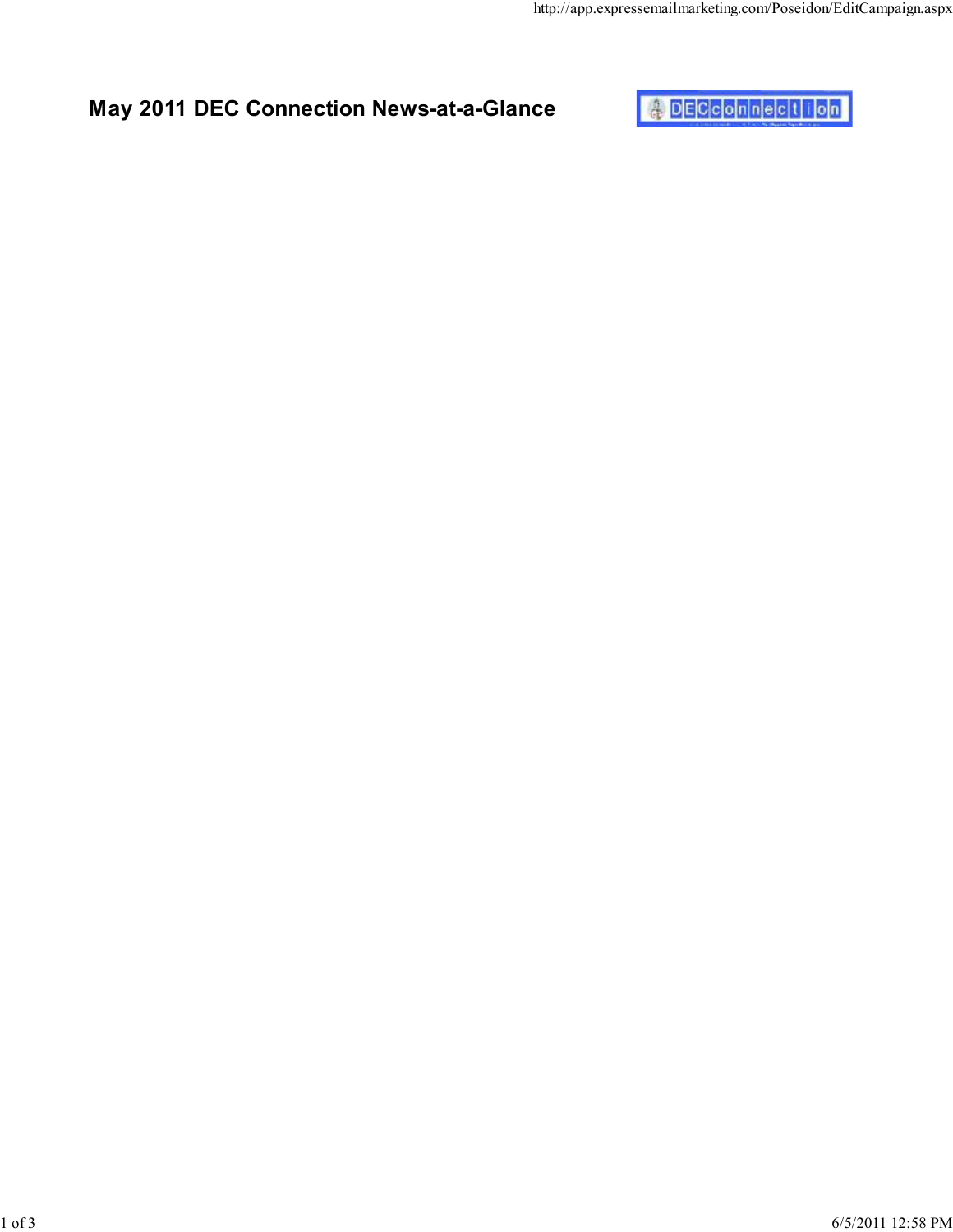Gordon College's beautiful Memorial Service for Ken Olsen was held on Sat. May 14th. [Here is a link to a short report from Nancy Kilty for those who](http://www.decconnection.org/aboutKO.htm) couldn't make it and a link to the Program for the service.



We are still collecting your remembrances for our Ken Olsen Memorial page at [www.decconnection.org/KOmemorials.htm](http://www.decconnection.org/KOmemorials.htm).

At the Service we also learned that MIT is celebrating its 150th Anniversary - and that Ken has 5 inventions/scientific contributions [displayed there - congratulations to our many ex-Digital MIT grads!](http://mit150.mit.edu/exhibition) Click here for info about MIT's celebration.

## DEC Reunions for 2011:

The NH Chapter announces a get-together at the Nashua Silver Knights baseball game on Friday, June 24th at 7:05 PM. Join us! Tickets are only \$6 each, parking at Holman Stadium is free. Buy tickets here in our block of 20 (or 40 if we get a big response!) ALL WELCOME, you need not live in NH. [Click here to buy tickets on our](http://www.decconnection.org/tickets-silverknights.php) website.

## DEC Hardware for Sale - Proceeds to Charity (Toys for Tots):

- $\bullet$  PDP  $RF$
- $\bullet$  PDP 11/03-L
- VAXstation II
- Make an offer on any one.
- John Kowall in Colorado Springs, CO O jkowall@msn.com or 719-440-4867

## Have YOU tried our new MEMBER SERVICE CENTER ? see profile in right margin.

There are queries to find members in your area, and forms to submit to update your profile, send your news, DEC stories, and business listings for our public online yellow pages. You can check your dues status and renew your membership online. You can email a small photo for your profile, access or request membership in our LinkedIn Group, and send info for articles such as Featured Entrepreneur. Also included are links to other Member benefits such as our Concall announcements and resources.

DEC stories! We are still collecting your unusual, humorous or just favorite DEC stories. Email them to webmaster@decconnection.org. They should be pne page or less and be entertaining to our members. Click on this link to enjoy the ones submitted so far.

DECconnection Newsbytes - Members please send news you'd like to share to: webmaster@decconnection.org.

• Paul Malatesta writes that he is looking for a part-time job (about 20-25 hours per week). I live in Arlington and am willing to travel up to 20 miles away. Any contacts with the DEC Connection circle for possible part time leads for office work-customer

Member, Sample Details Location: Maynard, MA 01754 Location: Naples, FL Email: samplemember@decconnection.org Years at DEC: 25 DEC Orgs: VAX Product Management, AlphaServer Marketing, Services Badge #: 12345 Comments: I have my own computer consulting business at www.memberbusinessname.com - please visit!